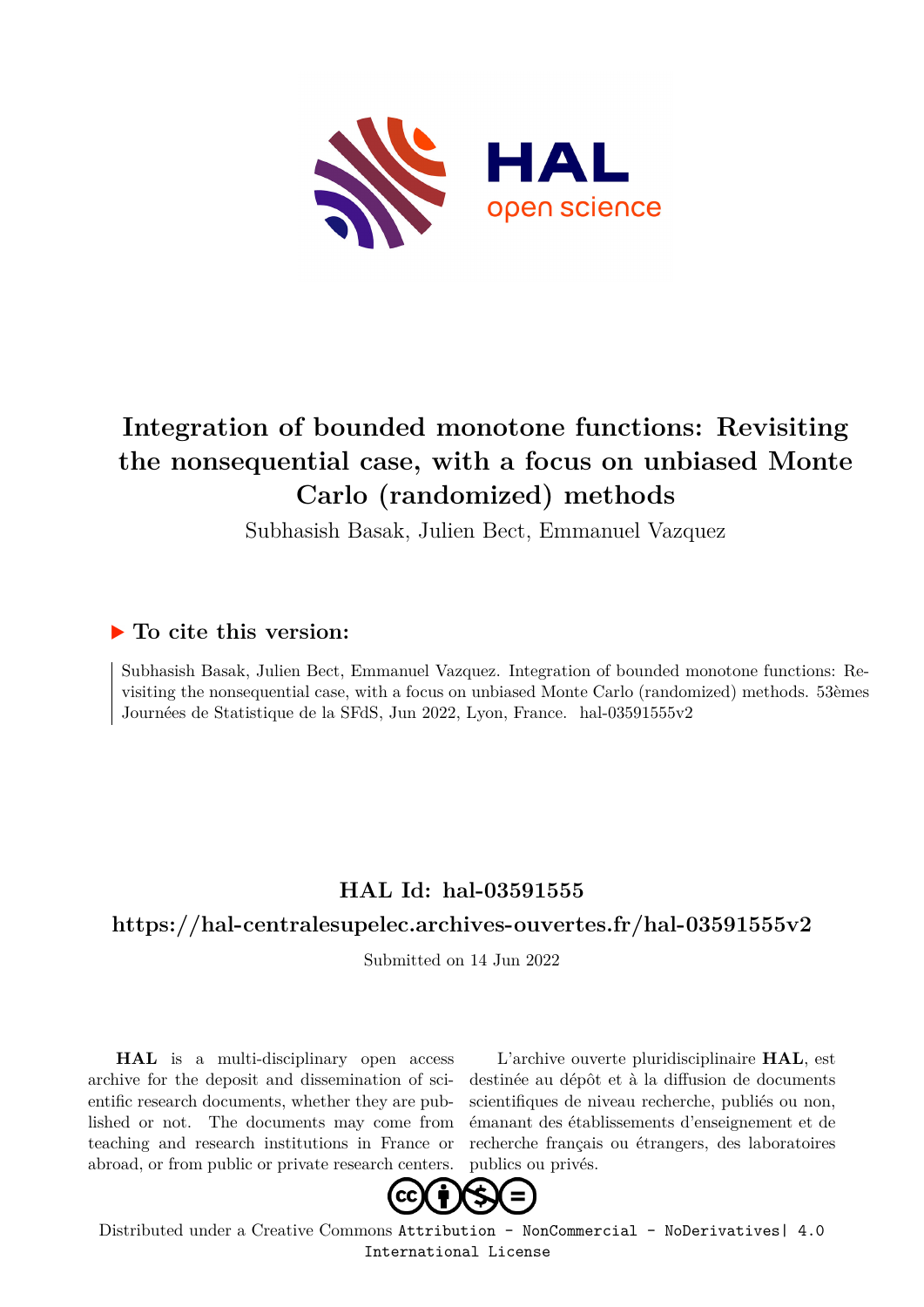# INTEGRATION OF BOUNDED MONOTONE FUNCTIONS: Revisiting the nonsequential case, with a focus on unbiased Monte Carlo (randomized) methods

Subhasish Basak<sup>1,2,★</sup> & Julien Bect<sup>2</sup> & Emmanuel Vazquez<sup>2</sup>

<sup>1</sup> *ANSES, Maison-Alfort, France. <sup>⋆</sup>E-mail : subhasish.basak@centralesupelec.fr* <sup>2</sup> *Université Paris-Saclay, CNRS, CentraleSupélec, Laboratoire des signaux et systèmes, Gif-sur-Yvette, France.*

**Résumé.** Dans cet article, nous revisitons le problème de l'intégration numérique d'une fonction monotone bornée, en nous concentrant sur la classe des méthodes de Monte Carlo non séquentielles. Nous établissons dans un premier une borne inférieure pour l'erreur maximale dans *L <sup>p</sup>* d'un algorithme non séquentiel, qui généralise pour *p >* 1 un théorème de Novak. Nous étudions ensuite, dans le cas *p* = 2, l'erreur maximale de deux méthodes sans biais—une méthode fondée sur l'utilisation d'une variable de contrôle, et la méthode de l'échantillonnage stratifié.

**Mots-clés.** Intégration monotone, Monte Carlo, échantillonnage stratifié, échantillonnage hypercube latin, variable de contrôle, complexité

**Abstract.** In this article we revisit the problem of numerical integration for monotone bounded functions, with a focus on the class of nonsequential Monte Carlo methods. We first provide new a lower bound on the maximal  $L^p$  error of nonsequential algorithms, improving upon a theorem of Novak when  $p > 1$ . Then we concentrate on the case  $p = 2$ and study the maximal error of two unbiased methods—namely, a method based on the control variate technique, and the stratified sampling method.

**Keywords.** Monotone integration, Monte Carlo, stratified sampling, Latin hypercube sampling, control variate, information-based complexity

## **1 Introduction**

We address in this article the problem of constructing a numerical approximation of the expectation  $\mathbb{E}(g(Y)) = \int g(y) P_Y(dy)$ , where *Y* is a real random variable with known distribution  $P_Y$ , and g is a real function that is bounded and monotone. Such a problem occurs naturally in applications where one is interested in computing a risk using a model that provides an increasing conditional risk  $g(Y)$  with respect to some random variable Y. This situation occurs for instance in the field of food safety, with *Y* a dose of pathogen and  $q(Y)$  the corresponding probability of food-borne illness (see, e.g., Perrin et al., 2014).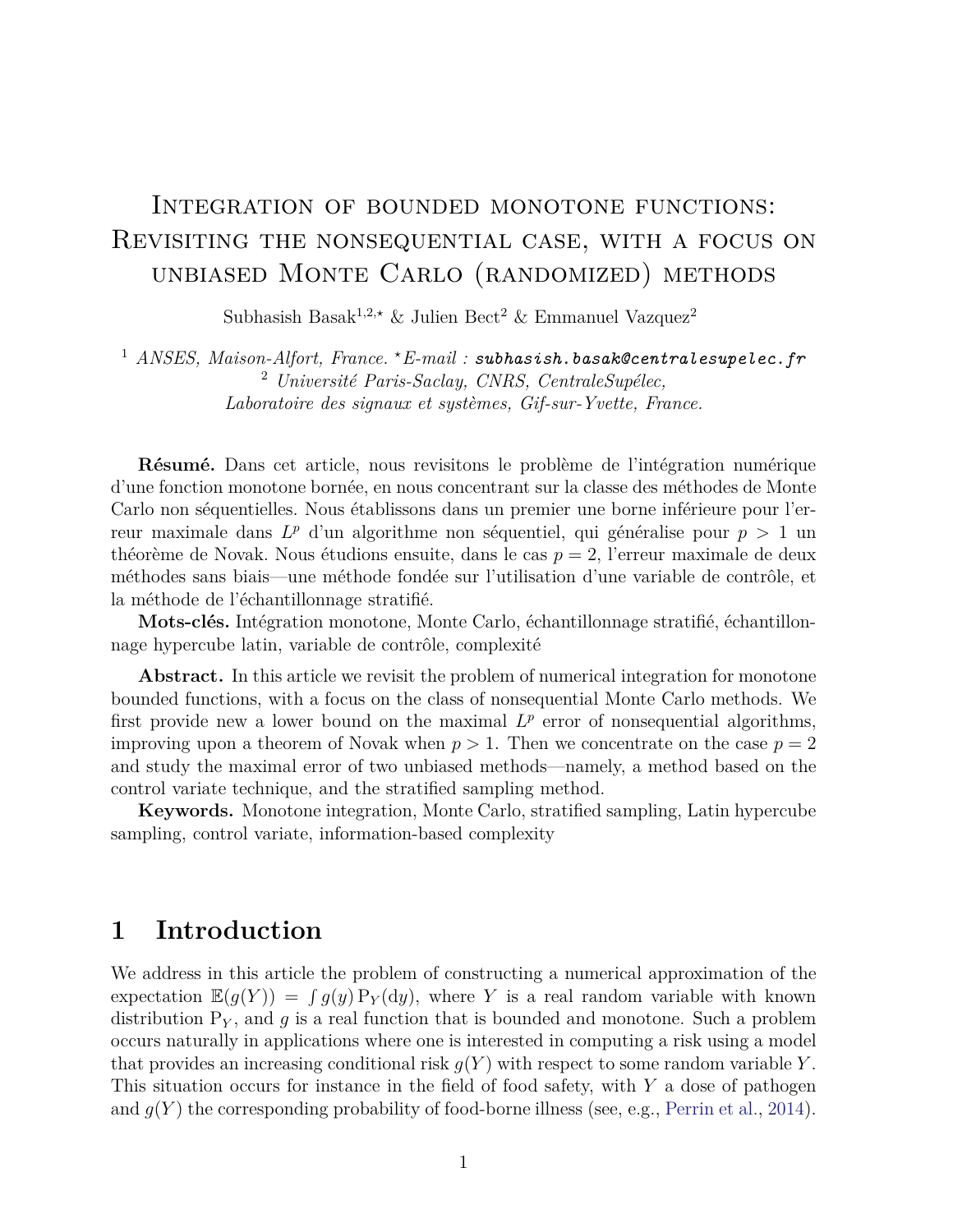Assuming that the cumulative distribution function of *Y* is continuous, the problem reduces after change of variable and scaling to the computation of  $S(f) = \mathbb{E}(f(X))$  $\int_0^1 f(x) dx$ , where *X* is uniformly distributed on [0, 1] and *f* belongs to the class *F* of all non-decreasing functions defined on [0*,* 1] and taking values in [0*,* 1]. We work in this article in a fixed sample-size setting, where the number *n* of evaluations of *f* to be performed is chosen beforehand.

This problem was first studied by Kiefer (1957), who proved that considering regularlyspaced evaluations at  $x_i = i/(n + 1)$ ,  $1 \le i \le n$ , and then using the trapezoidal integration rule assuming  $f(0) = 0$  and  $f(1) = 1$ , is optimal in the worst-case sense among all deterministic—possibly sequential—methods, with maximal error  $1/(2(n+1))$ . Novak (1992) later studied Monte Carlo (a.k.a. randomized) methods, and established that sequential methods are better in this setting than nonsequential ones, with a minimax rate of  $n^{-3/2}$  over *F* for the *L*<sup>1</sup> error. Novak's proof relies on the construction of a particular two-stage algorithm, using stratified sampling in the second stage.

This article revisits the nonsequential setting with a focus on unbiased Monte Carlo methods, which are a key building block for the construction of good (rate-optimal) sequential methods—as can be learned from the proof of Theorem 3 in Novak's article. Section 2 derives a lower bound for the maximal  $L^p$ -error of nonsequential methods, for any  $p \geq 1$ , which is a generalization of a result by Novak (1992) concerning the  $L^1$  error. Sections 3 and 4 then study the maximal  $L^2$  error (variance) of two simple unbiased methods, based respectively on the control variate technique and on stratification. Section 5 concludes the article with a discussion.

# **2** A lower bound for the maximal  $L^p$  error

A nonsequential (also called non-adaptive) Monte Carlo method first evaluates the function at *n* random points  $X_1, \ldots, X_n$  in [0, 1], and then approximates the integral  $S(f)$ using an estimator

$$
\hat{S}_n(f) = \varphi(X_1, f(X_1), \dots, X_n, f(X_n)), \qquad (1)
$$

where  $\varphi : [0,1]^{2n} \to \mathbb{R}$  is a measurable function. A nonsequential method is thus defined by two ingredients: the distribution of  $(X_1, \ldots, X_n)$  and the function  $\varphi$ . The worst-case  $L^p$  error of such a method over the class *F* is

$$
e_p(\hat{S}_n) = \sup_{f \in F} \mathbb{E} \left( \left| S(f) - \hat{S}_n(f) \right|^p \right)^{1/p} . \tag{2}
$$

*Remark* 1*.* The class of nonsequential Monte Carlo methods as usually defined in the literature also allows  $\hat{S}_n$  to be randomized (i.e., allows  $\varphi$  to be a random function). We have not considered randomized estimators in our definition, however, since Rao-Blackwell's theorem implies that they do not help in this setting, for any convex loss function.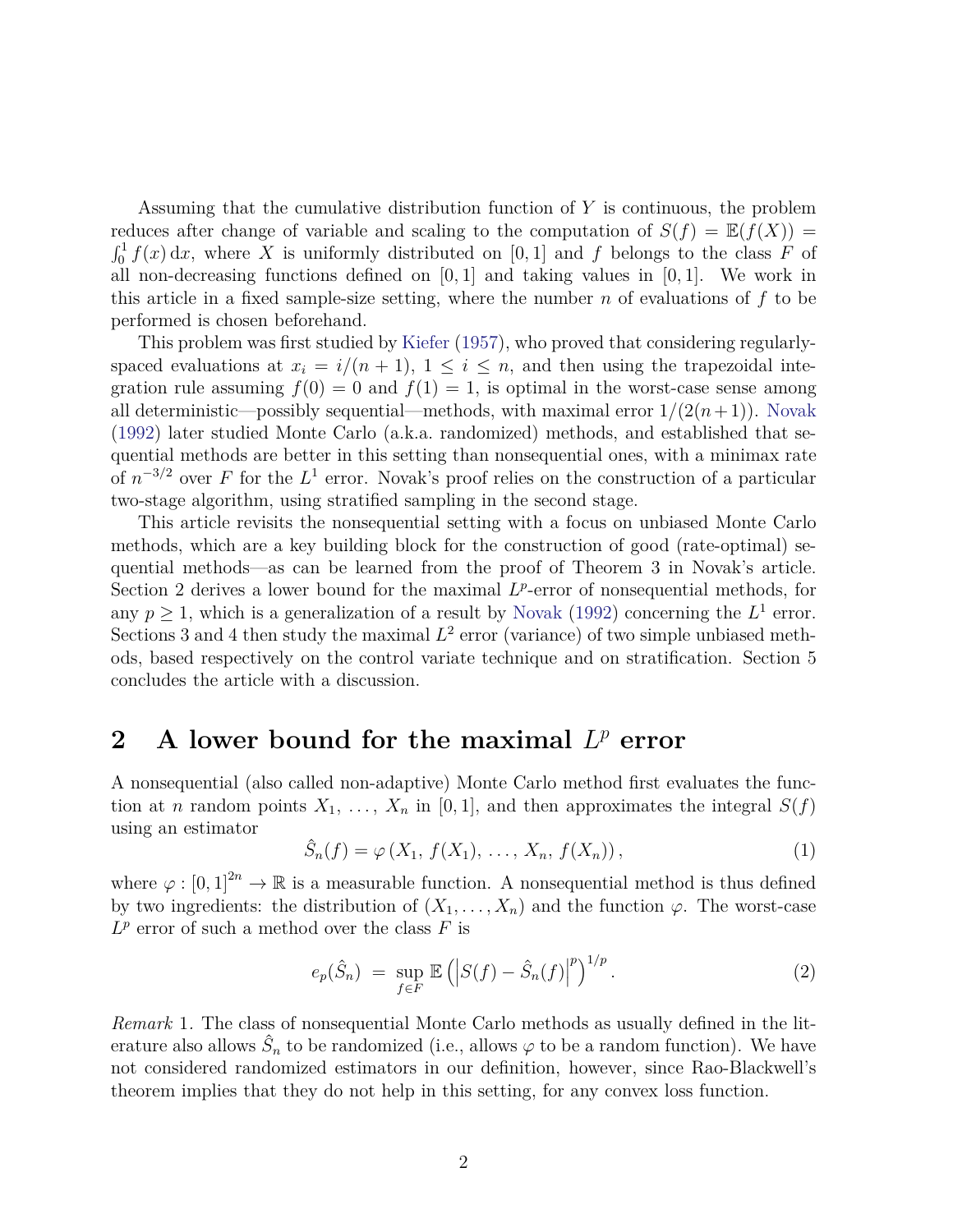Novak (1992) proved that for any nonsequential Monte Carlo method with sample size *n*, the maximal  $L^1$  error  $e_1(\hat{S}_n)$  is greater or equal to  $1/(8n)$ . We generalize this result to the case of the  $L^p$  error.

**Theorem 2.1.** *For any nonsequential Monte Carlo methods with sample size n,*

$$
e_p(\hat{S}_n) \geq \left(\frac{1}{2}\right)^{2+1/p} \frac{1}{n}.
$$

Observe that Novak's lower bound is recovered for  $p = 1$ . Using Theorem 2.1 with  $p = 2$  we can deduce of lower bound for the variance of unbiased nonsequential methods.

**Corollary 2.2.** *For any unbiased nonsequential Monte Carlo method with sample size n,*

$$
\sup_{f \in F} \text{var}(\hat{S}_n(f)) \ge \frac{1}{32n^2}.
$$

*Proof of Theorem 2.1.* Consider a nonsequential Monte Carlo methods with evaluation points  $X_1, \ldots, X_n$  and estimator  $\hat{S}_n$ . Divide the interval [0, 1] into 2*n* equal subintervals of length  $1/(2n)$ : then at least one of the subintervals, call it *I*, will contain no evaluation point with probability at least  $1/2$ . Now construct two functions  $f_1, f_2 \in F$  that are both equal to zero on the left of *I*, equal to one on the right, and such that  $f_1 = 1$ and  $f_2 = 0$  on *I*. Then  $S(f_1) - S(f_2) = 1/(2n)$ , and  $\hat{S}_n(f_1) = \hat{S}_n(f_2)$  on the event  $A = \{\{X_1, X_2, \ldots, X_n\} \cap I = \emptyset\}$ , since  $f_1$  and  $f_2$  coincide outside of *I*. It follows that

$$
\begin{aligned}\n\left(e_p(\hat{S}_n)\right)^p &\geq \sup_{f \in \{f_1, f_2\}} \mathbb{E}\Big(|S(f) - \hat{S}_n(f)|^p\Big) \geq \frac{1}{2} \sum_{j=1}^2 \mathbb{E}\Big(|S(f_j) - \hat{S}_n(f_j)|^p\Big) \\
&\geq \frac{1}{2} \sum_{j=1}^2 \mathbb{E}(|S(f_j) - \hat{S}_n(f_j)|^p \cdot \mathbb{1}_A) = \frac{1}{2} \sum_{j=1}^2 \mathbb{E}(|S(f_j) - T|^p \cdot \mathbb{1}_A),\n\end{aligned}
$$

where *T* denotes the common value of  $\hat{S}_n(f_1)$  and  $\hat{S}_n(f_2)$  on *A*. We conclude that

$$
\left(e_p(\hat{S}_n)\right)^p \ge \frac{1}{2} \frac{|I|^p}{2^{p-1}} P(A) \ge \left(\frac{1}{2}\right)^{2p+1} \cdot \frac{1}{n^p},
$$

using the fact that, for any  $a, b, x \in \mathbb{R}$  and  $p \ge 1$ ,  $|a-x|^p + |b-x|^p \ge |a-b|^p/2^{p-1}$ .  $\Box$ 

### **3 Uniform i.i.d. sampling**

The simple Monte Carlo method is the most common example of a nonsequential method: the evaluation points  $X_1, \ldots, X_n$  are drawn independently, uniformly in [0, 1], and then the integral is estimated by  $\hat{S}_n^{\text{MC}}(f) = \frac{1}{n} \sum_{i=1}^n f(X_i)$ . The estimator is clearly unbiased,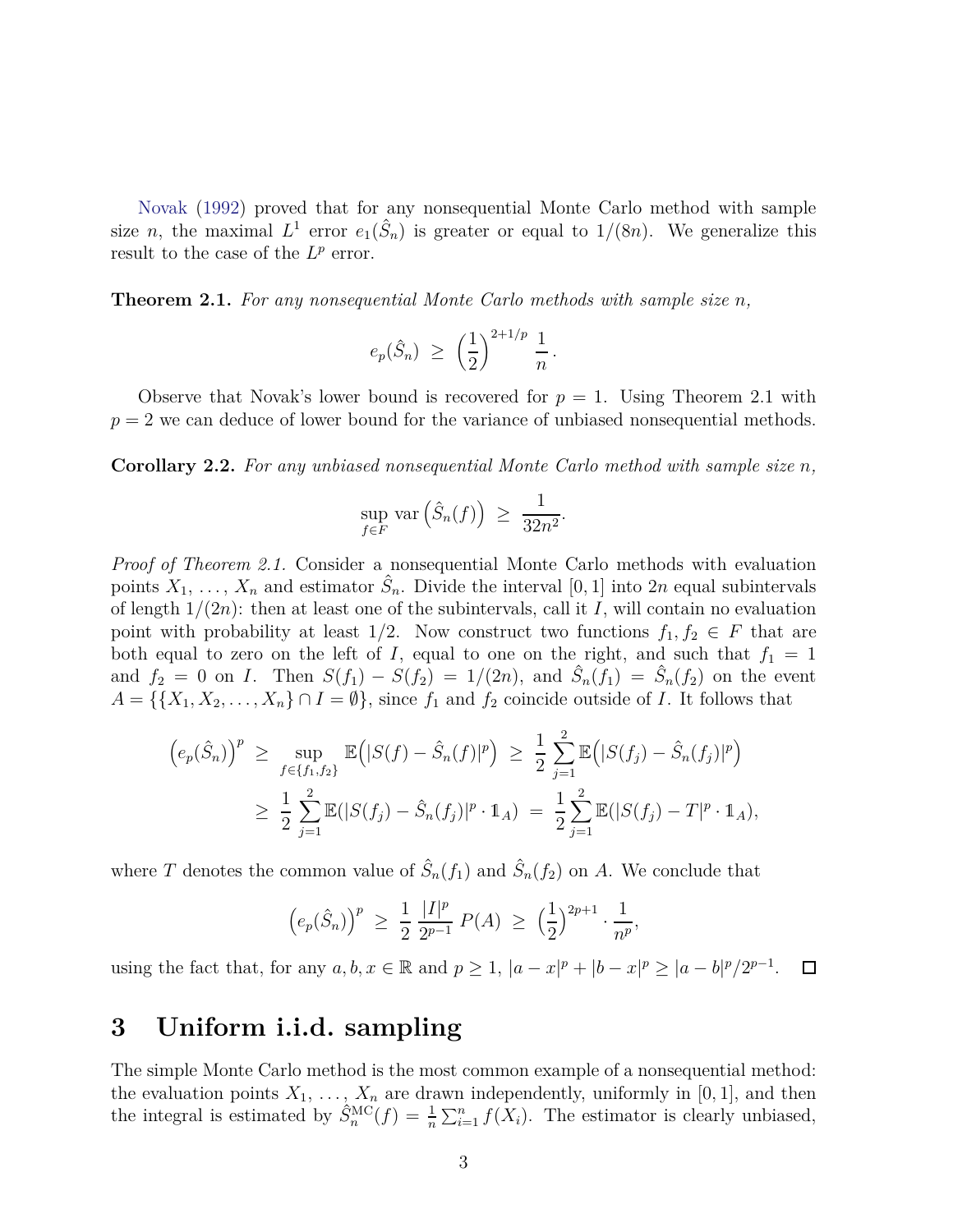and it follows from Popoviciu's inequality—i.e.,  $var(Z) \leq 1/4$  for any random variable Z taking values in [0*,* 1]—that

$$
\left(e_2\left(\hat{S}_n^{\text{MC}}\right)\right)^2 = \max_{f \in F} \text{var}\left(\hat{S}_n^{\text{MC}}(f)\right) = \frac{1}{4n}.
$$

The maximal error is attained when f is a unit step function jumping at  $x_0 = 1/2$ . It turns out that a smaller error can be achieved, for the same (uniform i.i.d.) sampling scheme, using the control variate technique. More specifically, we consider the control variate  $f(X_i) = X_i$  and set

$$
\hat{S}_n^{\text{cv}}(f) = \frac{1}{n} \sum_{i=1}^n \left( f(X_i) - \tilde{f}(X_i) \right) + \frac{1}{2}.
$$

**Theorem 3.1.** *The estimator*  $\hat{S}_n^{\text{cv}}(f)$  *is unbiased, and satisfies* 

$$
\left(e_2\left(\hat{S}_n^{\text{cv}}\right)\right)^2 = \max_{f \in F} \text{var}\left(\hat{S}_n^{\text{cv}}(f)\right) = \frac{1}{12n}.
$$

*The maximal error is attained for any unit step function.*

*Proof.* The estimator is unbiased since  $\mathbb{E}(\tilde{f}(X_i)) = 1/2$ , and therefore the mean-squared error is equal to  $\text{var}(\hat{S}_n^{\text{cv}}(f)) = \frac{1}{n} \text{var}(f(X) - X)$ . For a unit step function  $f = 1_{[x_0,1]}$ with a jump at  $x_0 \in [0,1]$ , the random variable  $f(X) - X$  is uniformly distributed over  $[-x_0, 1 - x_0]$ , which yields var $(\hat{S}_n^{\text{cv}}(f)) = 1/(12n)$  as claimed. It remains to show that  $\text{var}(f(X) - X) \leq \frac{1}{12}$  for all  $f \in F$ .

Let  $F_m \subset F$  denote the class of all non-decreasing staircase functions of the form  $f = \sum_{k=1}^m \alpha_k \cdot 1_{(\frac{k-1}{m}, \frac{k}{m}]},$  with  $0 \le \alpha_1 \le \alpha_2 \le \ldots \le \alpha_m \le 1$ . For any  $f \in F$ , consider the piecewise-constant approximation  $f_m \in F_m$  defined by averaging f over each subinterval of length  $1/m$ . Then,  $\mathbb{E}(f_m(X)) = \mathbb{E}(f(X))$  and  $|\text{var}(f_m(X) - X) - \text{var}(f(X) - X)| \leq \frac{1}{m}$ . Thus,

$$
\sup_{f \in F} \text{var}(f(X) - X) = \lim_{m \to \infty} \sup_{f \in F_m} \text{var}(f(X) - X). \tag{3}
$$

Let us now show that var  $(f(X) - X)$  is maximized over  $F_m$  when f is a unit step function. Pick any  $f = \sum_{k=1}^{m} \alpha_k \cdot 1_{(\frac{k-1}{m}, \frac{k}{m}]} \in F_m$ . Set  $\alpha_0 = 0$  and  $\alpha_{m+1} = 1$ . If *f* is not a unit step function, then there exist  $k_1, k_2 \in \{1, \ldots, m\}$  such that  $k_1 \leq k_2$  and  $\alpha_{k_1-1} < \alpha_{k_1} =$  $\ldots = \alpha_{k_2} < \alpha_{k_2+1}$ . Denote by  $f_u \in F_m$  the function obtained by changing the common value of  $\alpha_{k_1}, \ldots, \alpha_{k_2}$  in *f* to  $u \in [\alpha_{k_1-1}, \alpha_{k_2+1}]$ . The variance  $\text{var}(f_u(X) - X)$  is a convex function of *u*, since it can be expanded as  $au^2 + bu + c$  with  $a = \frac{k_2 - k_1 + 1}{m}$  $\frac{k_1+1}{m}(1-\frac{k_2-k_1+1}{m})$  $\frac{k_1+1}{m}$ ) > 0. Consequently, we have  $var(f_u(X) - X) > var(f(X) - X)$  at one of the two endpoints of  $[\alpha_{k_1-1}, \alpha_{k_2+1}]$ . Note that the corresponding staircase function  $f_u$  has one fewer step than *f*. Iterating as necessary, we conclude that for any  $f \in F_m$  there exists a unit step function  $g \in F_m$  such that var  $(f(X) - X) \leq \text{var}(g(X) - X) = \frac{1}{12}$ . Therefore  $\sup_{f \in F_m}$  var  $(f(X) - X) = \frac{1}{12}$ , which completes the proof.  $\Box$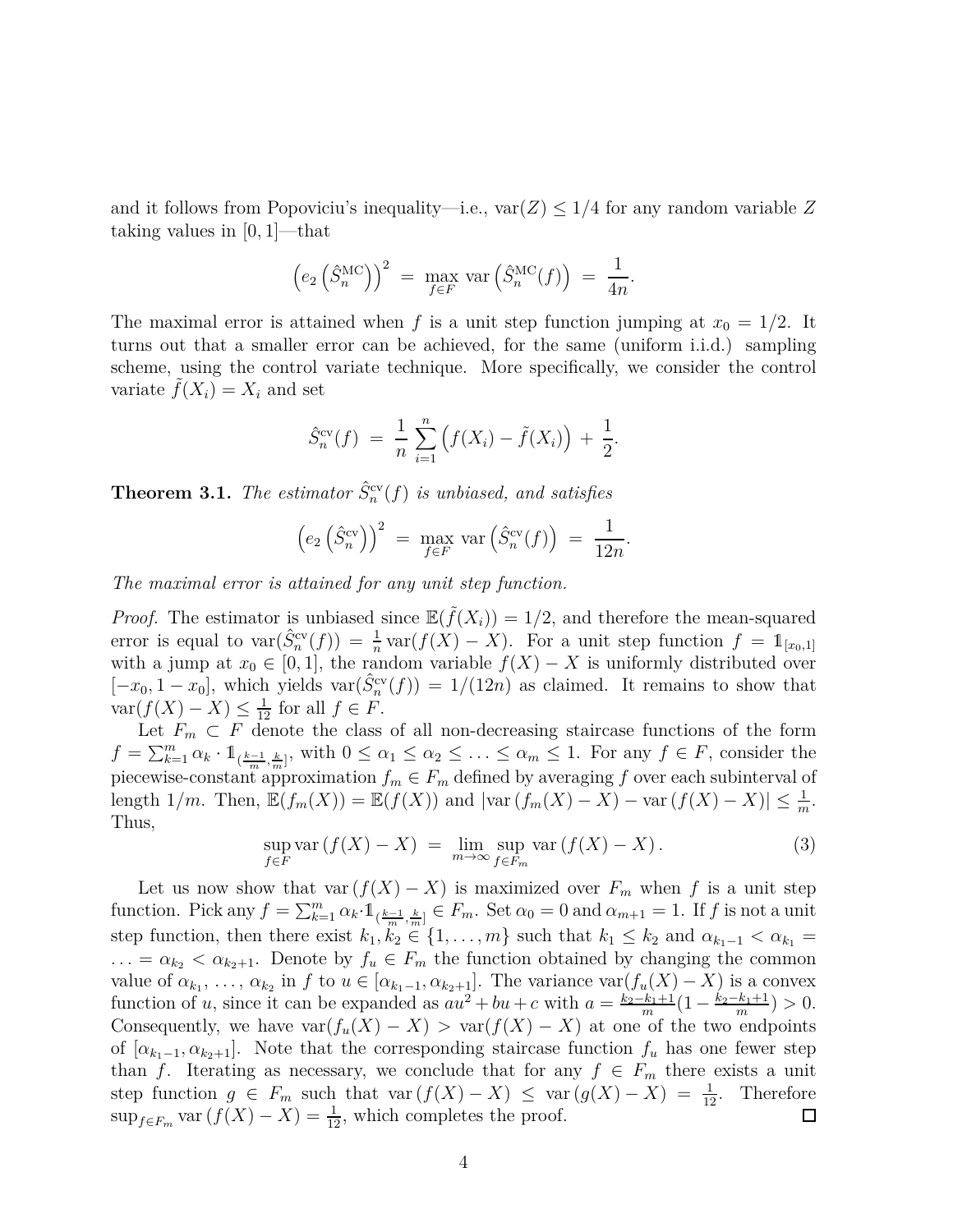### **4 Stratified sampling**

Consider now a stratified sampling estimator with *K* strata:

$$
\hat{S}_n^{\text{str}}(f) \ = \ \sum_{k=1}^K w_k \cdot \frac{1}{n_k} \sum_{i=1}^{n_k} f\left(X_{k,i}\right),\tag{4}
$$

where the *k*-th stratum is  $I_k = [x_{k-1}, x_k], 0 = x_0 < x_1 < \cdots < x_{K-1} < x_K = 1$ , the weight  $w_k = |x_{k-1} - x_k|$  is the length of the *k*-th stratum, the allocation scheme  $(n_1, \ldots, n_K)$  is such that  $n_k \geq 0$  for all *k* and  $\sum_k n_k = n$ , and the random variables  $X_{k,i}$  are independent, with the  $X_{k,i}$ s uniformly distributed in  $I_k$ . Note that the sampling points are no longer identically distributed here. The estimator  $\hat{S}_n^{\text{str}}(f)$  is unbiased, with variance

$$
\operatorname{var}\left(\hat{S}_n^{\text{str}}(f)\right) \ = \ \sum_{k=1}^K \frac{w_k^2}{n_k} \operatorname{var}\left(f\left(X_{k,1}\right)\right). \tag{5}
$$

**Theorem 4.1.** For any  $K \leq n$ , any choice of strata and any allocation scheme, the *stratified sampling estimator* (4) *satisfies*

$$
\left(e_2\left(\hat{S}_n^{\text{str}}\right)\right)^2 = \max_{f \in F} \text{var}\left(\hat{S}_n^{\text{str}}(f)\right) = \frac{1}{4} \max_k \frac{w_k^2}{n_k},\tag{6}
$$

*The maximal error is attained for a unit step function with a jump at the middle of*  $I_{k^*}$ , *where*  $k^* \in \text{argmax } w_k^2/n_k$ . The minimal value of the maximal error (6) is  $\frac{1}{4n^2}$ , and is *obtained with*  $K = n$  *strata of equal lengths*  $(w_k = n^{-1}$  *and*  $n_k = 1$  *for all k)*.

The optimal stratified sampling method can be seen as a one-dimensional special case of the Latin Hypercube Sampling (LHS) method (McKay et al., 1979). (On a related note, McKay et al. (1979) prove that, in any dimension, the LHS method is preferable to the simple Monte Carlo method if the function is monotone in each of its arguments.)

*Proof.* For all  $K \in \mathbb{N}^*$ , let  $\Delta_K = \{(\Delta_1, \ldots, \Delta_K) \in \mathbb{R}_+^K \mid \sum_{k=1}^K \Delta_k \leq 1\}$ . For a given stratified sampling method with *K* strata, for all  $\underline{\Delta} \in \Delta_K$ , define

$$
F_{\underline{\Delta}} = \left\{ f \in F \mid \forall k \in \{1, \ldots, K\}, \, f(x_k) - f(x_{k-1}) = \Delta_k \right\}.
$$

Then it follows from (5) and Popoviciu's inequality that

$$
\max_{f \in F_{\underline{\Delta}}} \text{var}\left(\hat{S}_n^{\text{str}}(f)\right) \ = \ \frac{1}{4} \sum_{k=1}^{K} \frac{w_k^2 \Delta_k^2}{n_k},\tag{7}
$$

where the maximum is attained for a non-decreasing staircase function with jumps of height  $\Delta_k$  at the middle of the strata. Note that  $\sum_{k=1}^K \Delta_k^2 \leq \sum_{k=1}^K \Delta_k \leq 1$ . Therefore, the right-hand side of (7) is upper-bounded by  $\frac{1}{4} \max_k w_k^2/n_k$ , which is indeed the value of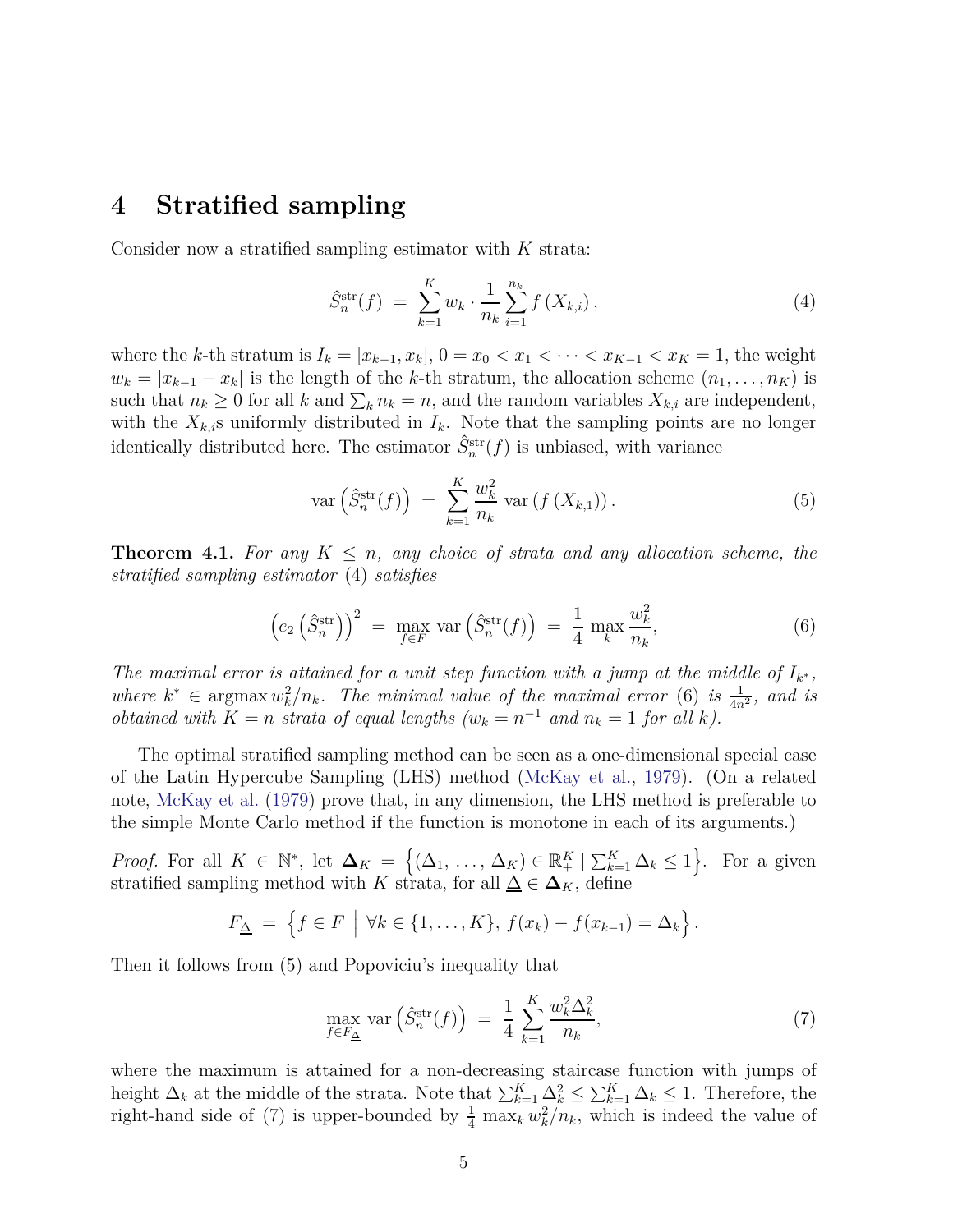the variance (5) when *f* is a unit step function with a jump at the middle of the stratum where  $w_k^2/n_k$  is the largest.

In order to prove the second part of the claim, observe that any stratum with  $n_k \geq 2$ can be further divided into  $n_k$  sub-strata of equal lengths without increasing the upper bound. Considering then the case where  $K = n$  and  $n_k = 1$  for all k, the upper bound reduces to  $\frac{1}{4}$  max<sub>*k*</sub>  $w_k^2$ , which is minimal when  $w_1 = \cdots = w_n = n^{-1}$  since  $\sum_k w_k = 1$ .

### **5 Discussion**

The stratified sampling (LHS) method provides the best-known variance upper bound over the class  $F$  for an unbiased nonsequential method as soon as  $n \geq 3$ , but is outperformed by the control variate method of Section 3 when  $n \leq 2$ . We do not know at the moment if these results are optimal in the class of unbiased nonsequential methods. (The ratio between the best variance upper bound and the lower bound of Corollary 2.2 is  $\frac{8}{3} \approx 2.67$ for  $n = 1$ ,  $\frac{16}{3} \approx 5.33$  for  $n = 2$  and 8 for  $n \ge 3$ .)

Relaxing the unbiasedness requirement, it turns out that both methods are outperformed for all *n* by the (deterministic) trapezoidal method discussed in the introduction, which has a worst-case squared error of  $1/(4(n+1)^2)$ . The ratio of worst-case meansquared errors, however, is never very large—at most  $\frac{16}{9} \approx 1.78$ —and goes to 1 when *n* goes to infinity.

Directions for future work include constructing better sequential methods using the findings of this article, and extending our results to mutivariate integration with partial monotonicity (see, e.g., McKay et al., 1979, Section 2.1).

### **References**

- F. Perrin, F. Tenenhaus-Aziza, V. Michel, S. Miszczycha, N. Bel, and M. Sanaa. Quantitative risk assessment of haemolytic and uremic syndrome linked to O157:H7 and non-O157:H7 shiga-toxin producing escherichia coli strains in raw milk soft cheeses. *Risk Analysis*, 35(1):109–128, 2014.
- J. Kiefer. Optimum sequential search and approximation methods under minimum regularity assumptions. *Journal of the Society for Industrial and Applied Mathematics*, 5 (3):105–136, 1957.
- E. Novak. Quadrature formulas for monotone functions. *Proceedings of the American Mathematical Society*, 115(1):59–68, 1992.
- M. D. McKay, R. J. Beckman, and Conover W. J. A comparison of three methods for selecting values of input variables in the analysis of output from a computer code. *Technometrics*, 21(2):239–245, 1979.